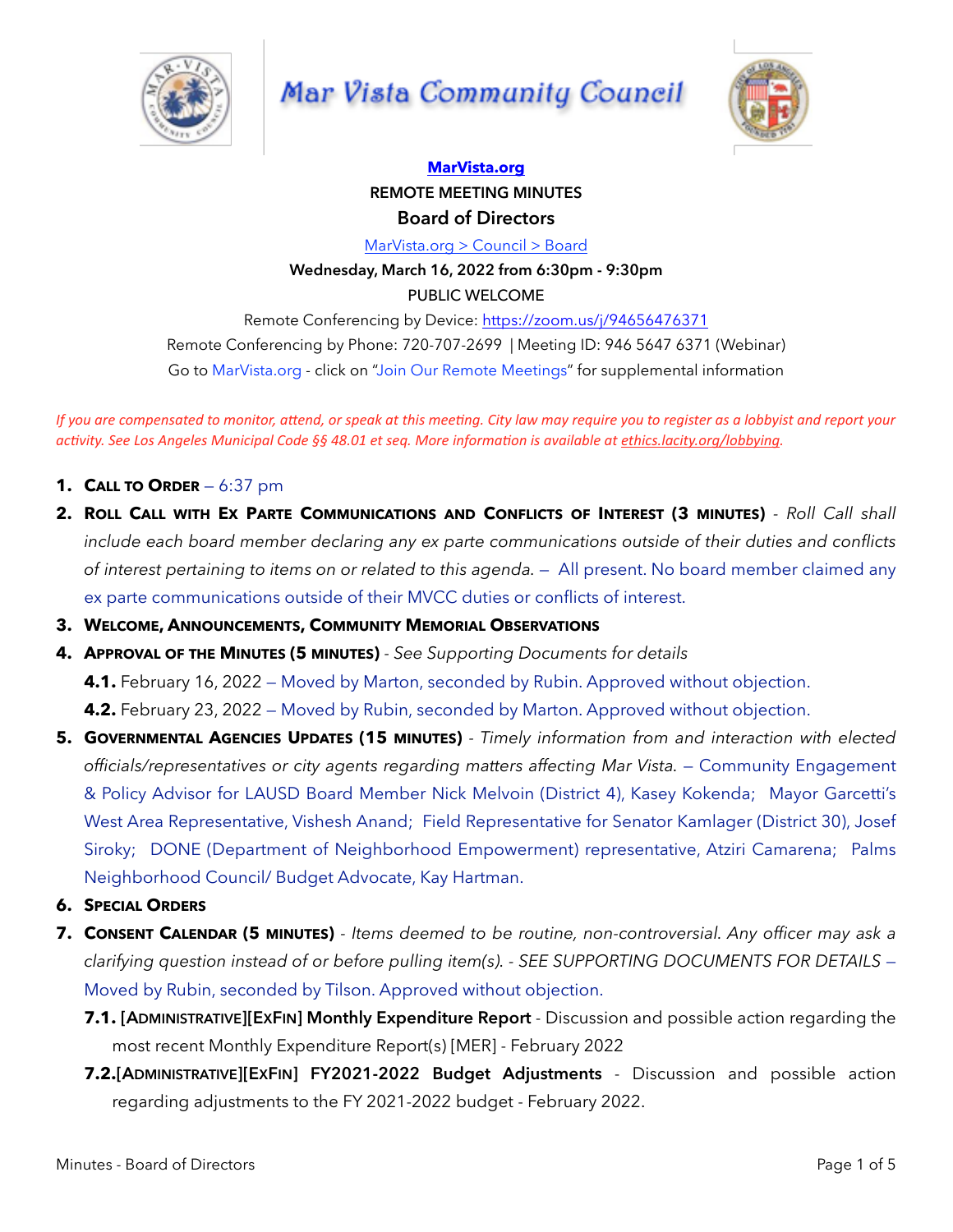**7.3.[FUNDING][MVCC] LA Parks Foundation Neighborhood Purpose Grant (NPG) Reaffirmation of**  February 16, 2022 Vote Count - During the February Board meeting, there was discussion and possible action regarding an NPG in the amount of "\$6,400 to refinish, strip, clean, and wax the floor of the small gym and stage at the Mar Vista Recreation Center." Before discussion and the vote, it was noted that the Letter of Determination and the 990 Form were for the LA Parks Foundation, but the Applicant on the NPG Application read, "Mar Vista Recreation Center". This clerical error was noted publicly and taken into account before motion discussion and final vote began. Unfortunately, uncorrected paperwork was signed and submitted for funding. Additionally, both the Department of Neighborhood Empowerment (DONE) and the CIty Clerk's Neighborhood Council Funding offices requested we agendized the "revised motion and NPG application with the LA Parks Foundation being the recipient of the grant."

#### **8. EXCLUDED CONSENT CALENDAR ITEMS**

- **9. STANDARD ORDER OF BUSINESS (90 MINUTES)** *Discussion must be confined to the merits of the motion, focus on issues, not personalities, avoid questioning motives, and remember our job is to represent Mar Vista, not our personal or political agenda - READ SUPPORTING DOCUMENTS AND COME PREPARED.*
	- **9.1.[POLICY][RUBIN/TILSON/SHARMA] Community Impact Statement Supporting CF 22-002-S22**  Discussion and possible action regarding Council File 22-0002-S22 which "joins the international community in STRONGLY CONDEMNING the egregious actions of President Vladimir Putin." — Moved by Laferriere, seconded by Rubin. Approved without objection.
	- **9.2.[POLICY][T&I] Letter of Support for LAPD Action**  Discussion and possible action regarding the LAPD's action on March 1, 2022 that adopted a policy placing limits on officers conducting pretextual traffic and pedestrian stops. — Motion to amend by the removal of all verbiage except, "The MVCC is in support of the LAPD action on March 1, 2022 that adopted a policy placing limits on officers conducting pretextual traffic and pedestrian stops." Made by Tilson, seconded by Rubin, failed 10 to 3 (Honda, Rubin, Tilson), 2 abstentions (Rodriguez, Wheeler), abstentions do not count in vote tally;

Motion to send back to committee moved by Tilson, no second

Motion to send back to committee moved by Rodriguez, seconded by Laferriere, failed 8 to 6 (Honda, Laferriere, Rafeedie, Rodriguez, Rubin, Samiley), 1 abstention (Wheeler), abstentions do not count in the vote tally;

Motion to amend by striking, "A) Eliminating pretextual stops for minor violations for cyclists and pedestrians;" made by Paul, seconded by Laferriere, approved 13 to 0, 2 abstentions (Tilson, Wheeler), abstentions do not count in the vote tally;

Amended motion approved 10 to 2 (Rubin, Tilson), 3 abstentions (Honda, Rodriguez, Wheeler)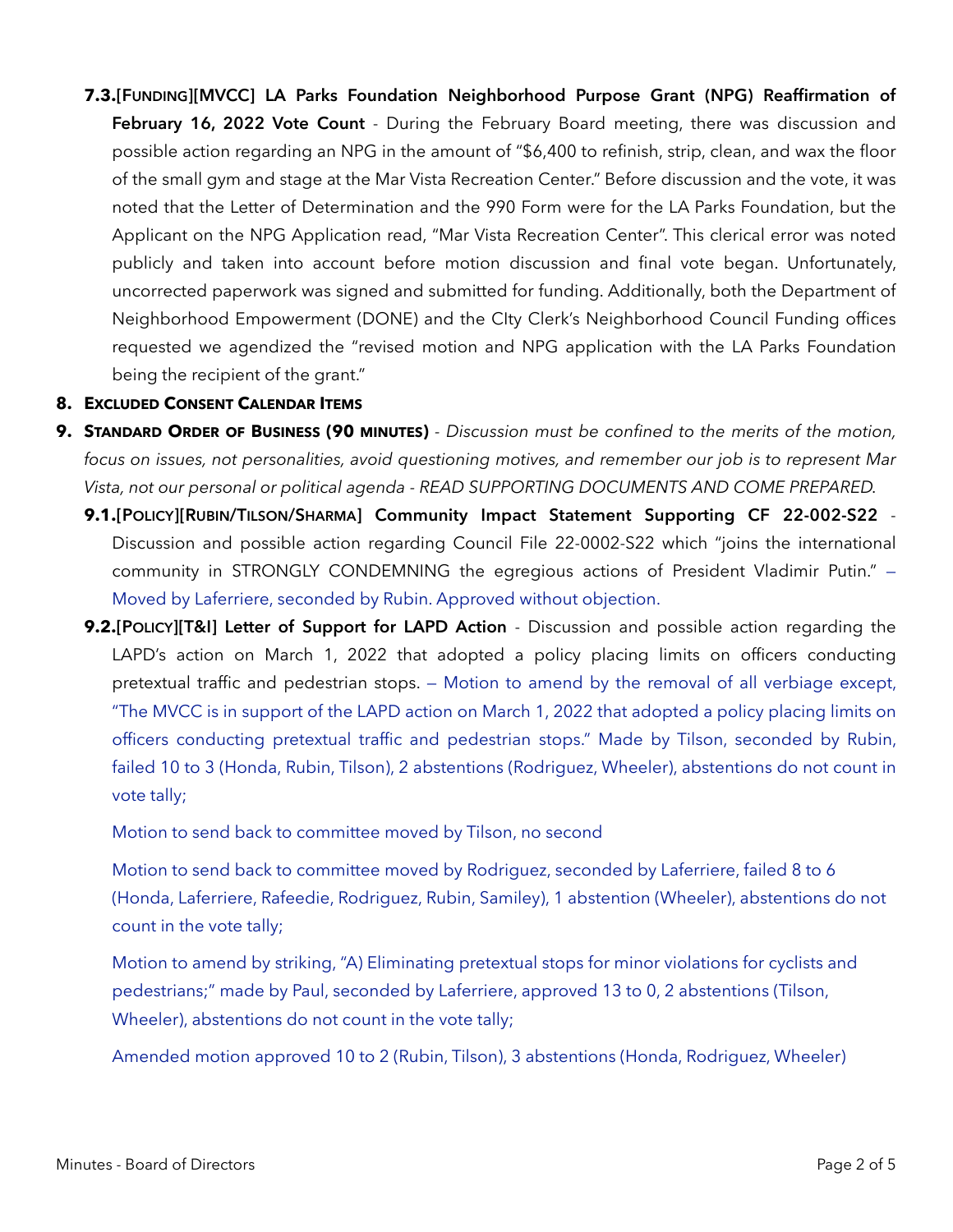—-Original motion was neither moved nor seconded; went from Public Comments to Board Comments. Item will be placed on the next regular Board meeting agenda.

- **9.3.{ADMINISTRATIVE][OUTREACH] MVCC Magnetic Name Tag Designs**  Discussion and possible action regarding the designs for magnetic name tags. Funding is in our Administrative Packet.— Moved by Tilson, seconded by Rubin. Approved without objection.
- **9.4.{ADMINISTRATIVE][OUTREACH] MVCC Banner Designs**  Discussion and possible action regarding the MVCC banner designs. Funding and placement were approved on October 20, 2021. — Moved by Ruesch, seconded by Rubin. Approved without objection. [*Paul left meeting at 8:04 pm*]
- **9.5.{POLICY][DATA LIAISON] Board of Neighborhood Councils (BONC) Digital Communications Policy**  Discussion and possible action regarding any changes to BONC's Digital Communications Policy since last reviewed. BONC will be voting on Monday, March 21, 2022.— Moved by Marton, seconded by Rubin. Approved 8 to 3 (Blakey, Myhra, Sharma) with 3 abstentions (Laferriere, Ruesch, Samiley) and 1 absence (Paul); abstentions do not count in the vote tally.

[*Paul returned to meeting at 8:23 pm*]

**9.6.{ADMINISTRATIVE][ELECTIONS & BYLAWS] Proposed Amendment to MVCC Standing Rule 9.3** - Discussion and possible action regarding an amendment to change the current language of the MVCC Standing Rule 9.3.— Motion to send by to Committee made by Tilson, no second.

Motion to amend language made by Sharma, seconded by Ruesch, Approved 10 to 0 with 5 abstentions (Marton, Rodriguez, Rubin, Tilson, Wheeler), abstentions to not count in the vote tally.

Amended Language: "Each agenda item request given to the committee chair or designee at least 7 days prior to the next committee meeting shall be agendized. It shall include (i) motion or desired action to be taken, (ii) background information, (iii) contact information, and (iv) date submitted."

Moved by Tilson, seconded by Rubin. Approved without objection.

- **9.7.{ADMINISTRATIVE][ELECTIONS & BYLAWS] Proposed Amendment to MVCC Standing Rule 9.8**  Discussion and possible action regarding an amendment to change the current language of the MVCC Standing Rule 9.8.— Moved by Ruesch, seconded by Laferriere. Approved without objection.
- **9.8.[ADMINISTRATIVE][NEWSLETTER AD HOC] Review and Approval of the MVCC Spring Newsletter**  Discussion and possible action approving the MVCC Newsletter fulfilling the MVCC Bylaws requiring we provide outreach and communication to stakeholders regarding the MVCC and its activities.-Grammar and other minor corrections were offered, a motion to place all corrections into the newsletter was made by Wheeler, seconded by Ruesch, Approved without objection. Main motion made by Rubin, seconded by Tilson. Approved without objection.

At 9:16pm, a 5 minute break was given. At 9:23pm, a motion to extend the meeting until 10pm made by Wheeler, seconded by Rubin, approved without objection.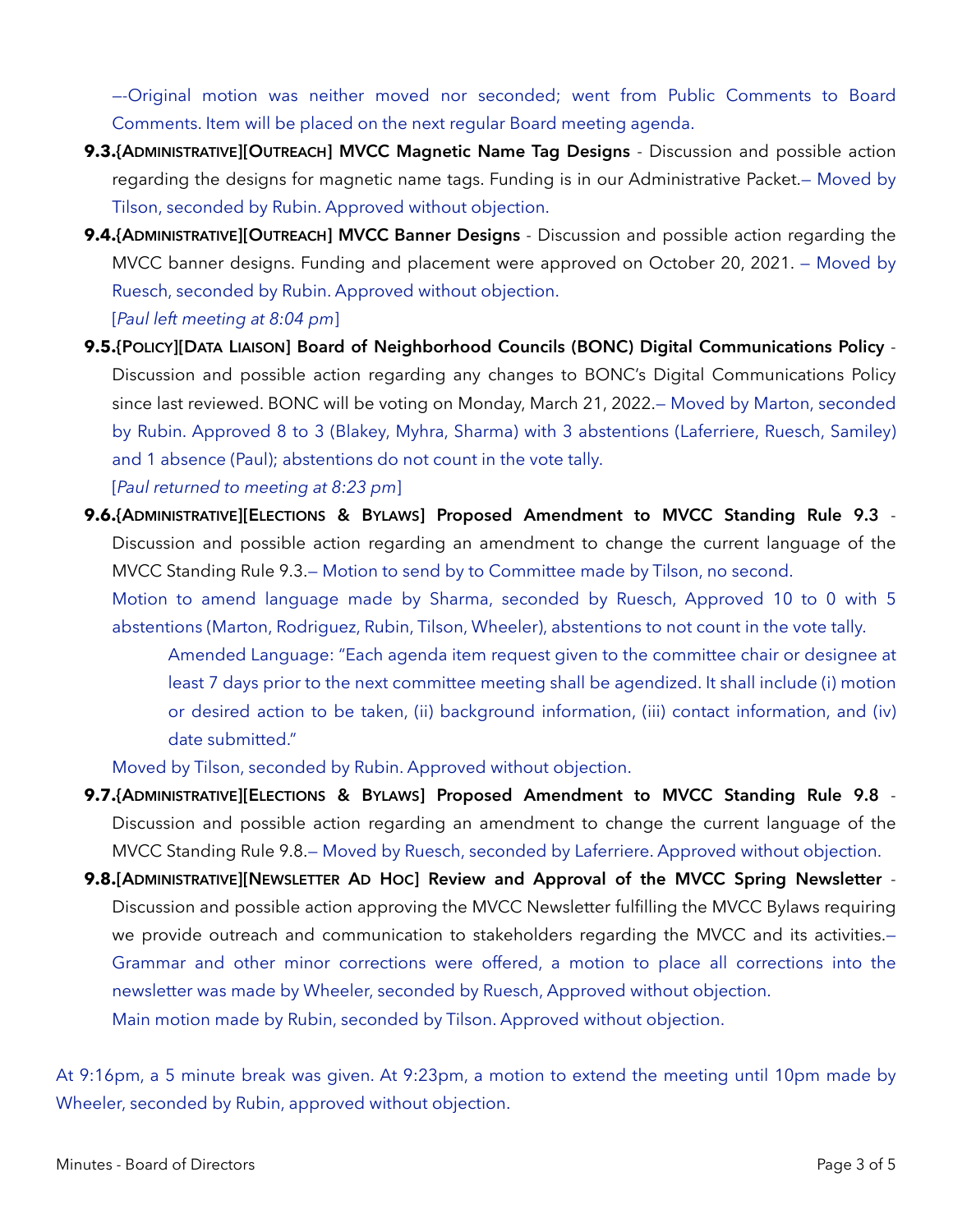**9.9.[POLICY][PLUM] Opposition to a 6'6" Front Yard Fence/Gate/Hedge on 12106 W. Herbert Street** - Discussion and possible action in opposition regarding an increase of the permitted height from 42" to 78" for a front yard fence with driveways on both sides and is abut to the city sidewalk.— Moved by Rubin, seconded by Wheeler. Approved 6 to 1 (Laferriere) with 8 abstentions (Blakey, Honda, Marton, Myhra, Rafeedie, Ruesch, Samiley, Sharma); abstentions do not count in the vote tally.

**9.10.[POLICY][PLUM] Support of Western Regional Alliance of Councils (WRAC) Motion Regarding Council File 21-0002-S186** - Discussion and possible action regarding notifying WRAC and filing a Community Impact Statement (CIS) in support of CF 21-0002-S186 which seeks to support any Sacramento legislative or administrative action that will allow the City to include SB 9 sites in an addendum to the Housing element thus allowing for the inclusion of these SB 9 sites in the Adequate Sites for Housing Inventory.— Moved by Laferriere, seconded by Rodriguez. Approved 9 to 3 (Honda, Rafeedie, Rubin) with 3 abstentions; abstention do not count in the vote tally.

#### **10.REPORTS (20 MINUTES)**

#### **10.1. Officer Reports**

- Chair: Kathryn Wheeler Given
- Vice-Chair: Andrew Marton
- 2nd Vice-Chair: Jordan Paul
- Secretary: Charlene Samiley
- Treasurer: Drew Ruesch

### **10.2. Zone Director Reports**

- Zone 1: Tyler Laferriere Given
- Zone 2: Martin Rubin Given
- Zone 3: Andrew Marton Given
- Zone 4: Jennifer Rafeedie
- Zone 5: Drew Ruesch
- Zone 6: Holly Tilson
- Zone 7: Faith Myhra Given

### **10.3. Committee Reports**

- Elections & Bylaws: Martin Rubin, Chair
- Outreach: Carolyn Honda, Chair
- PHS & Homeless: Andrew Marton, Chair
- Planning & Land Use Management (PLUM): Drew Ruesch, Chair
- Transportation & Infrastructure (T&I): Jordan Paul, Chair
- Ad-Hoc Committees:
	- Educational Election Event

At 10pm, a motion to extend meeting 10 minutes made by Wheeler, seconded by Rubin, Approved without objection.